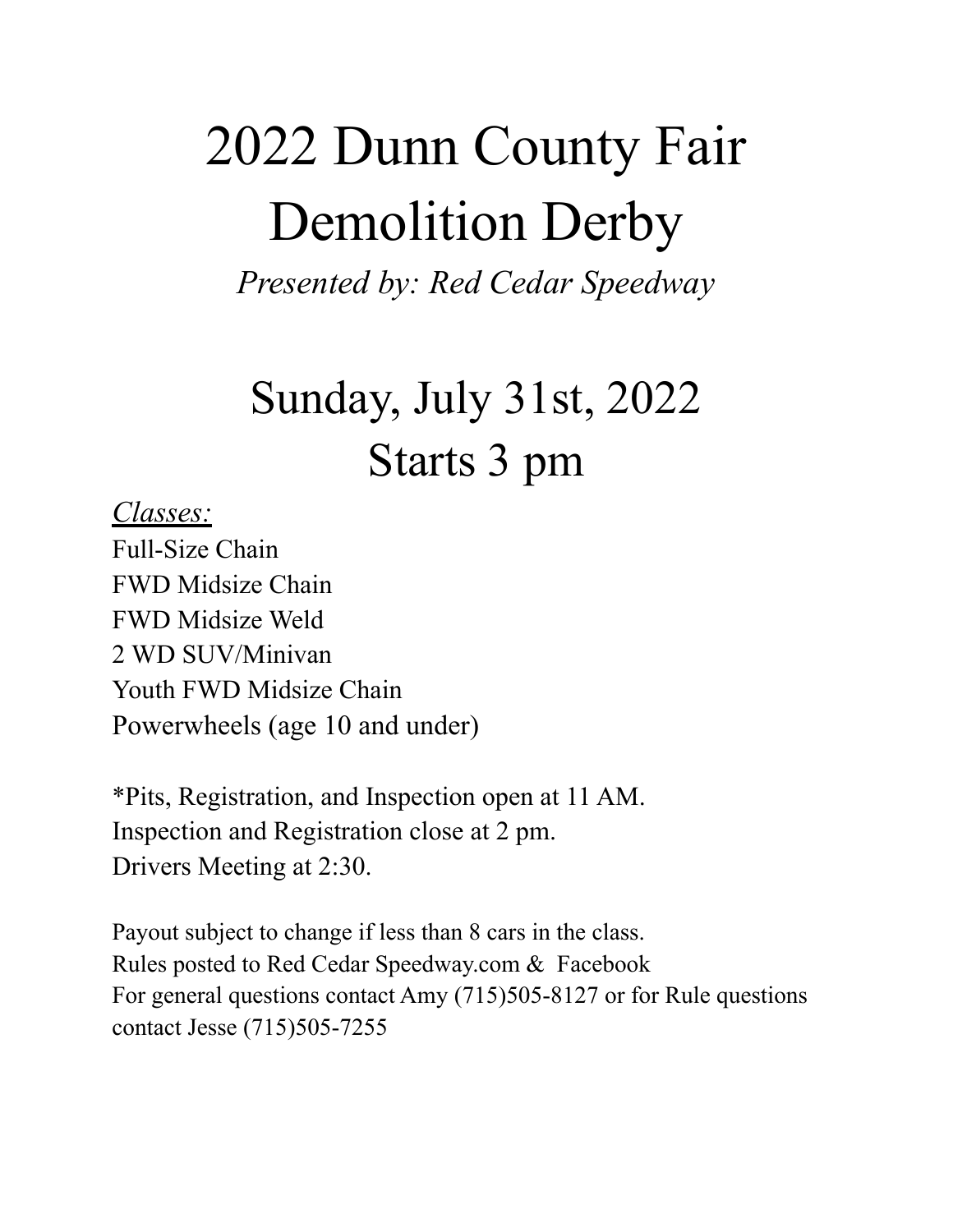**Prices** 

Grandstands \$10 per person age 5 and under free Pits \$25 per person, \$10 age 6 -10

*Car and Driver Registration Prices:*

\$100 Full-Size Chain \$60 FWD midsize weld, FWD midsize chain SUV/Minivan and youth FWD midsize chain

#### *Payout with 8 or more cars*

| <b>2WD Minivans/SUV</b> |
|-------------------------|
| $1st - $1000$           |
| $2nd - $600$            |
| $3rd - $300$            |
|                         |

| <b>FWD Midsize Chain</b> | <b>FWD</b> Midsize Weld |
|--------------------------|-------------------------|
| $1st - $1000$            | $1st - $1000$           |
| $2nd - $600$             | $2nd - $600$            |
| $3rd - $300$             | $3rd - $300$            |

### *Youth FWD Midsize Chain*

1st - \$500 2nd - \$300 3rd - \$100